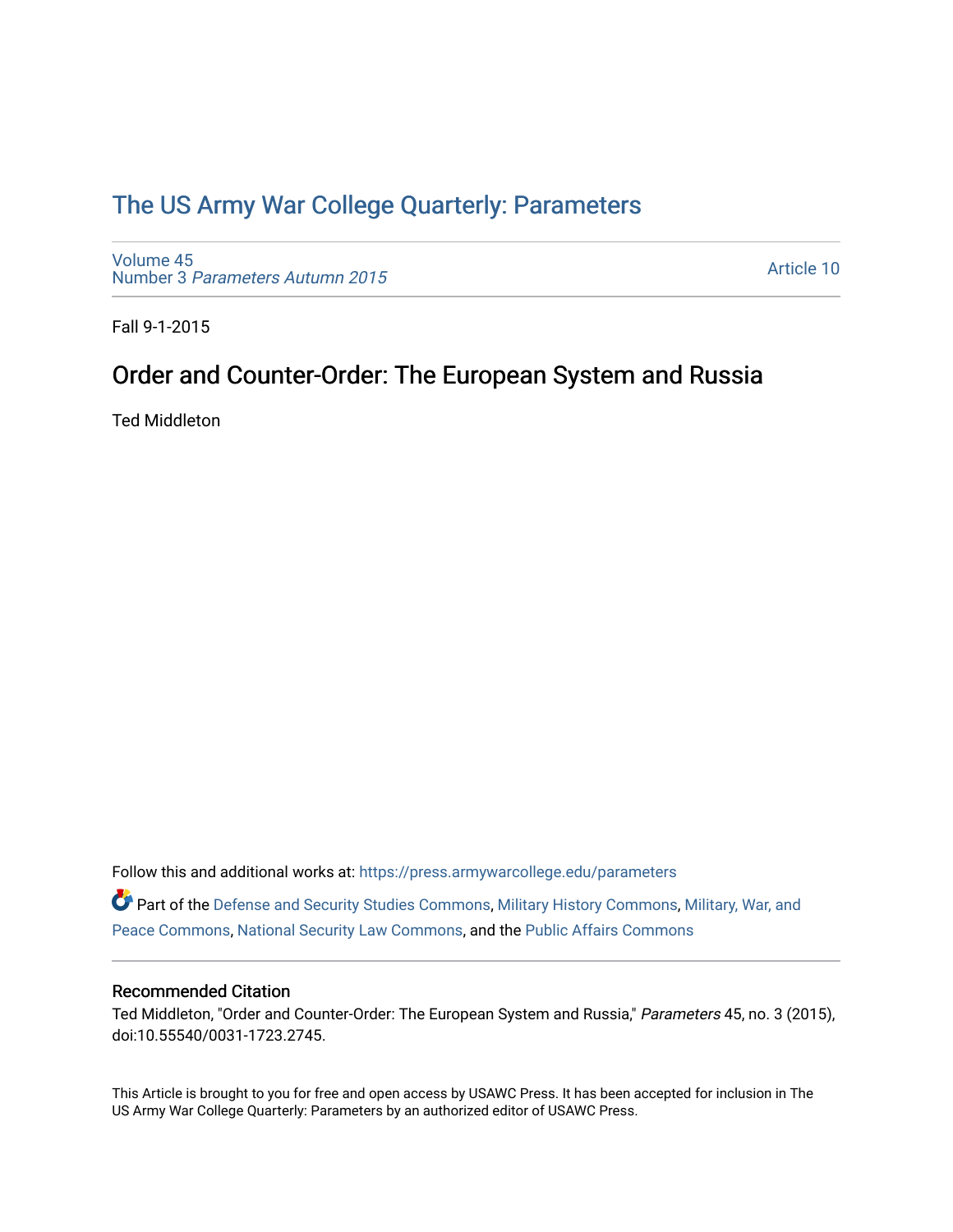# Order and Counter-Order: The European System and Russia

## Ted Middleton

Abstract: This article explores how today's post-modern, interdependent European system of order interacts with a competing system led by a modern, realist Russian Federation. Russia's great power identity is based on a long-standing statist tradition of foreign policy thinking combined with a legacy of conviction in the uniqueness of Eurasian civilization. Key to meeting the Russian challenge is systemic adaptation to engender cooperation in the common economic space, thereby permitting the two systems not only to co-exist, but co-evolve as stable, interdependent entities.

 $\prod_{\text{wa}}$ n 2008, Charles King wrote the five-day Russian-Georgian war "will mark a time when Russia came to disregard existing international institutions and begin, however haltingly, to fashion its own."1 The war was a manifestation of Russia's claim to a key zone of "privileged inter-<br>ests," and shocked the post-Cold War geopolitical order by challenging the expansion of NATO into post-Soviet Eurasia.<sup>2</sup> The true significance of the crisis, however, was twofold. The unilateral intervention signaled Moscow's general distrust of multilateral institutions as organs of global governance, thus affirming a Russian conviction that hard power was the true currency of international relations.3 Further, the intervention was proof a recalcitrant Russia would no longer accept western indifference to its Great Power aspirations or to its strategic interests in the newly independent neighboring republics.

With US-Russia relations at their lowest point since the collapse of the Soviet Union, the Obama administration extended an olive branch by proposing a "policy reset." By acknowledging Russia's leading role in the post-Soviet space, ending (temporarily) NATO expansion, reconfiguring the US concept for missile defense in Europe, supporting Russia's membership in the World Trade Organization, and deepening bilateral economic relations, the reset brought the relationship from the brink of collapse towards effective rapprochement.<sup>4</sup> Although the reset policy did not return the breakaway provinces of South Ossetia and Abkhazia to full Georgian control, it was largely successful. In 2009, President

Colonel Ted Middleton of the Canadian Army is a distinguished graduate of the US Army War College and currently serves as the Assistant Chief of Staff (Plans) in the US Army's 1st Cavalry Division.

<sup>1</sup> Charles King, "The Five-Day War: Managing Moscow after the Georgia Crisis," *Foreign Affairs* 87, no. 6 (November/December 2008): 2-11.

<sup>2</sup> Jeffrey Mankoff, *Russian Foreign Policy: The Return of Great Power Politics*, 2nd ed. (Toronto, Canada: Rowman and Littlefield Publishers, 2012), 263-264.

<sup>3</sup> In 2008 there was a lingering feeling among Russian leaders that multilateral institutions like the United Nations Security Council and the Organization for Security and Cooperation in Europe existed only to promote the interests of the United States and its allies. See King, "The Five-Day War.'

<sup>4</sup> Mankoff, *Russian Foreign Policy*, 89-93, 263.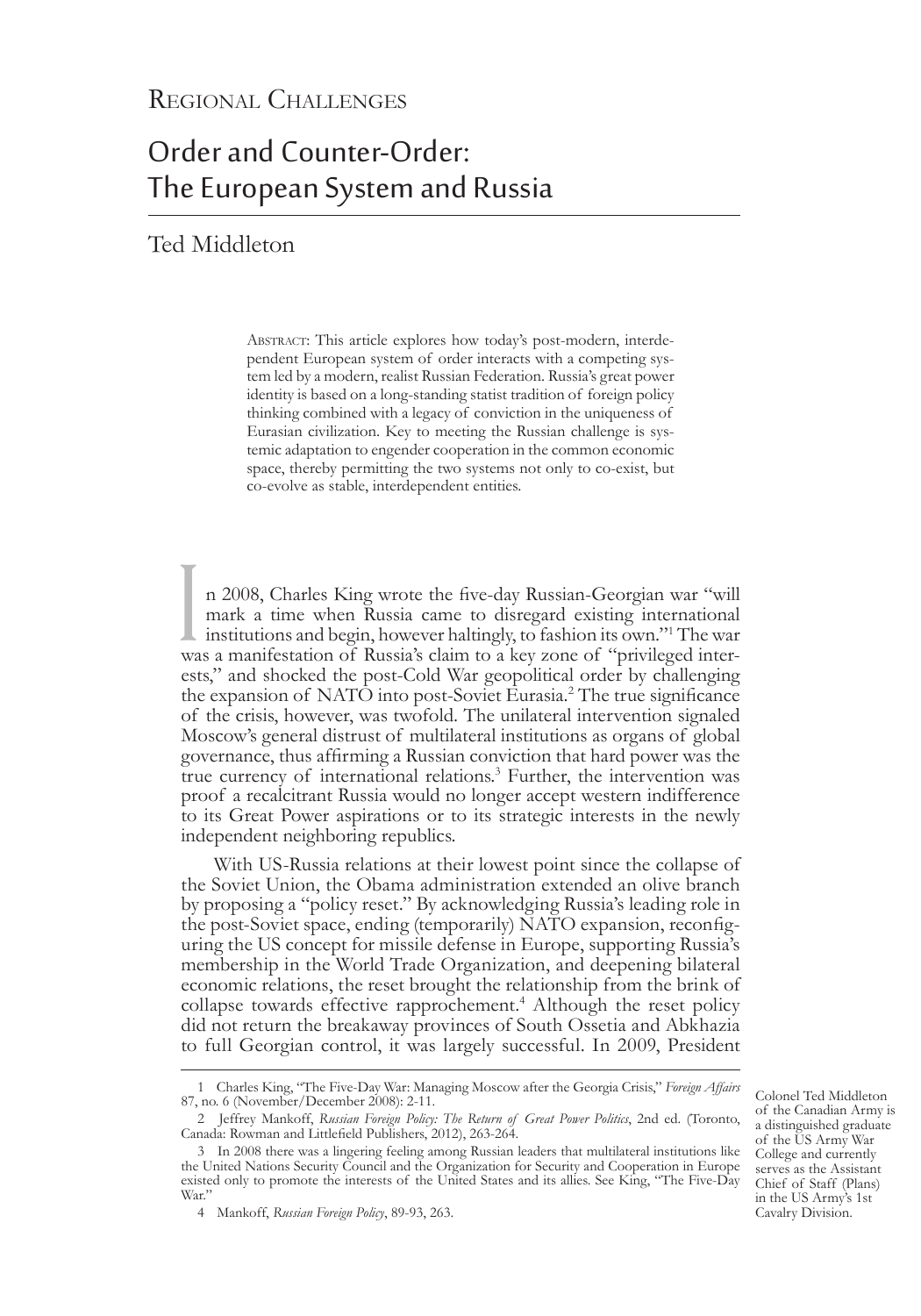Medvedev steered Russian foreign policy back towards a more prag- matic course of international cooperation and economic modernization.

In 2010, President Obama's National Security Strategy mentioned Russia specifically only 14 times in the document's 52 pages. Each of these references was in a positive light, emphasizing partnership, inclusion and cooperation in recognition of the fact that power in an interconnected world was no longer a zero-sum game.<sup>5</sup> Acknowledging the deepening integration of the European Union alongside the rise of global engagements by China and India, the strategy described Russia as an emergent twenty-first century center of influence, a nation that shared with the United States mutual interests and respect.<sup>6</sup> Russia was not included in the strategy's list of states endangering global security by flouting international norms. Quite to the contrary, the strategy touted cooperation and partnership as key elements to a stable, substantive, and multidimensional relationship with a strong, peaceful, and prosperous Russia. The strategy identified common ground in terms of advancing nonproliferation of nuclear weapons, confronting violent extremism, forging new trade and investment opportunities, as well as promoting the rule of law, accountable government and universal values. In short, the 2010 strategy clearly signaled the United States' intention to seek Russia's cooperation as a responsible partner in Europe and Asia.7

By comparison, President Obama's 2015 National Security Strategy specifically mentions Russia 15 times and while the frequency is almost identical to that of 2010, there is a marked difference in the context. Replacing the 2010 emphasis on partnership, inclusion, and cooperation is an unequivocal condemnation of Russian aggression, coercion, deception and belligerence.8 The strategy speaks of America's indispensable leadership in a global effort to deter Russian aggression and to dissuade Russia from using its vast energy resources as political leverage to manipulate an energy-dependent Europe. In stark contrast to the 2010 strategy, Russia is now specifically named as a state endangering international norms regarding inter-state conflict, sovereignty, and territorial integrity.<sup>9</sup> Flagged as the hallmark of Russian belligerence in the near abroad, the crisis in Ukraine polarizes American-Russian relations and draws US attention and presence into Central and Eastern Europe.<sup>10</sup> While the door may be closing on the prospects of Russia becoming a responsible partner in Europe and Asia, it has not yet slammed shut. Despite the pledges to deter Russian aggression through sanctions and other means, to remain alert to Russia's strategic capabilities, and to help American allies to resist Russian coercion, the strategy leaves "the door

<sup>5</sup> Barack H. Obama, *National Security Strategy* (Washington, DC: The White House, May 2010), 3.

<sup>6</sup> Ibid., 8, 11.

<sup>7</sup> Ibid., 44.

<sup>8      &</sup>quot;Aggression" is paired with "Russia" eight of the fifteen times the country is named in the 2015 *National Security Strategy*. The remaining references to Russia include contextual descriptions of deception, coercion, belligerence, and energy security concerns. See Barack H. Obama, *National Security Strategy* (Washington, DC: The White House, February 2015), i, 2, 4, 5, 10, 16, 19, 25.

<sup>9</sup>Barack H. Obama, *National Security Strategy* (Washington, DC: The White House, February 2015), 10.

<sup>10</sup> The Near Abroad is commonly considered the region encompassed by the Union of Soviet Socialist Republics (USSR) during the Cold War. It includes Estonia, Latvia, Lithuania, Belarus, Moldova, Ukraine, Georgia, Armenia, Azerbaijan, Turkmenistan, Uzbekistan, Kazakhstan, Kyrgyzstan, and Tajikistan. The term "Near Abroad" emerged as a term of Russian diplomatic parlance to describe not just Russia's immediate neighbors, but the special relationship Russia maintained with these former republics in the post-Soviet space.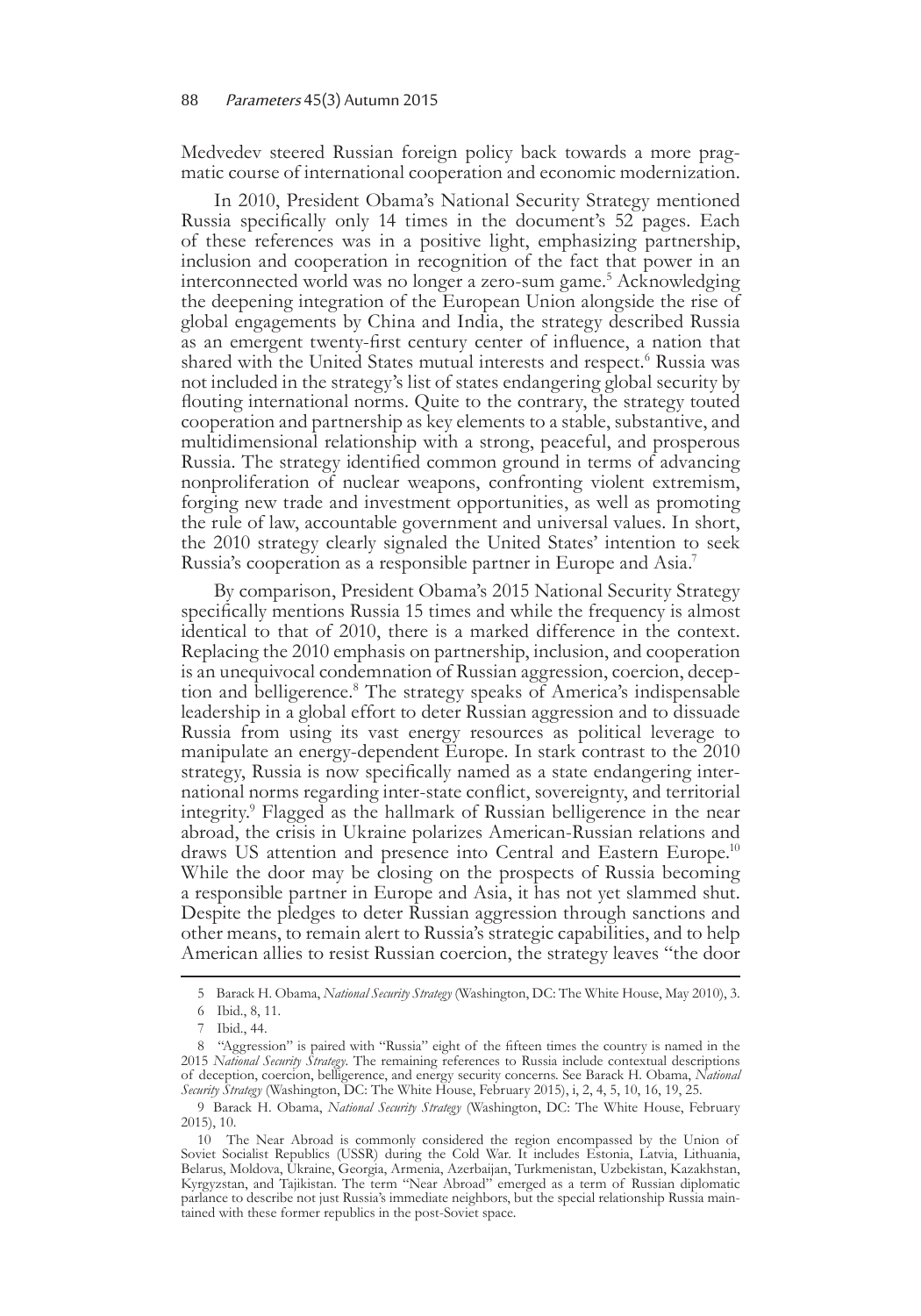open to greater collaboration" in areas of mutual interests, should Russia choose "a path of peaceful cooperation that respects the sovereignty and democratic development of neighboring states."<sup>11</sup>

This article explains the context of this fluctuating ally-adversary relationship by exploring the concept of world order since the end of the Cold War, Russia's challenge to the evolution of that order, and the potential disorder that may ensue given Vladimir Putin's current foreign policy vector. The central question is: how does today's post-modern, interdependent European system of order interact with a competing one led by a modern, realist Russian Federation? The analysis reveals Russia's great power identity is based on a long-standing statist tradition of foreign-policy thinking combined with a legacy conviction in the uniqueness of Eurasian civilization. This identity, which is not unique to Putin's presidency but is consciously perpetuated by his foreign policy, challenges the European paradigm of post-modern order, the predomi- nance of which is underwritten by the power of the United States. Key to meeting this challenge will be systemic adaptation that limits con- frontation in the contested space and encourages cooperation in the common space so the two systems can not only co-exist, but co-evolve as stable, interdependent entities.

#### **Order**

"Our age is insistently, at times almost desperately, in pursuit of a concept of world order."12 In any discussion of order, it is important to acknowledge from the onset two things: first, the world is a complex and adaptive system, and as such it should come as no surprise if the existing system of order is not performing its function, a new system will emerge; second, the lexicon used to describe the system matters. This article borrows Kissinger's distinction between world order, international order and regional order to establish a baseline understanding of these interrelated systems.

World order describes the concept held by a region or civilization about the nature of just arrangements and the distribution of power thought to be applicable to the entire world. An international order is the practical application of these concepts to a substantial part of the globe – large enough to affect the global balance of power. Regional orders involve the same principles applied to a defined geographic area.<sup>13</sup>

Arguably, no world order has ever existed in the truly global sense; but that fact does not dissuade a region or civilization from perceiving its sense of order is globally accepted. What conceptually differentiates these systems is a matter of scale. What undergirds them is a commonly accepted set of rules regulating state behavior. A balance of power con- struct "enforces restraint when the rules break down, preventing one political unit from subjugating all others."<sup>14</sup>

<sup>11</sup> Barack H. Obama, *National Security Strategy* (Washington, DC: The White House, February 2015), 25.

<sup>12</sup> Henry Kissinger, *World Order* (New York, NY: Penguin Press, 2014), 2.

<sup>13</sup> Ibid., 9.

<sup>14</sup> Ibid.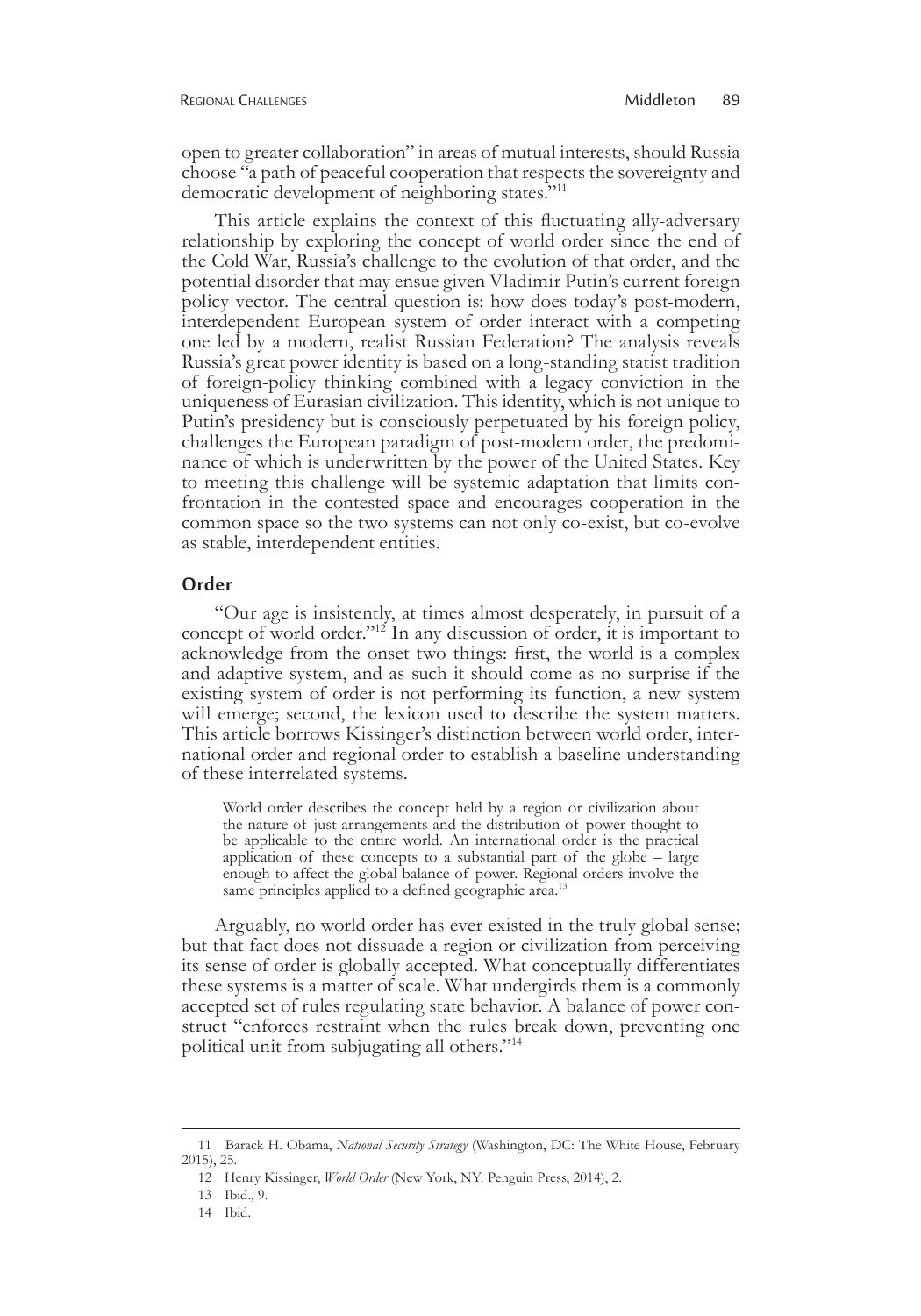#### 90 Parameters 45(3) Autumn 2015

#### A Brief History of Order in Europe

The "rules-based" system that best represented the twentiethcentury paradigm of world order traces its lineage back to the Peace of Westphalia, the accords of 1648 that marked the end of the Thirty Years' War and the emergence of the European state system. Prior to 1648, conflict was all but endemic, permeating all levels of society, and the battle to reestablish peace and order in Christendom dominated the relationships between powers. After the Peace of Westphalia, the concept of a regional system based on a balance of power construct emerged where "the state, not the empire, dynasty, or religious confession, was affirmed as the building block of European order.<sup>515</sup> For the better part of the next three centuries the European system evolved and expanded, becoming the accepted system of international order. Throughout this evolution, the international system's anarchical state of nature remained, more or less, in equilibrium, absorbing and adapting to the shocks of revolutions, the fall of empires and even the re-ordering of spheres of influence.16

By 1914, the European system of order became synonymous with world order as the Westphalian concept took root on every continent. The system continued to evolve and adapt over the course of what some historians have identified as a second Thirty Years' War, noting the period from 1914 to 1945 brought about a level of destruction the European continent had not witnessed since 1648.<sup>17</sup> In the 40 years fol-<br>lowing WWII, the system evolved as a bipolar order with crisis stability preventing the system from exploding into chaos.18 The doctrine of mutually assured destruction that characterized the Cold War promised a potential devastation so vast the actual devastation of the two world wars combined paled in comparison.

The Cold War was the culmination of the continual evolution of international order since 1648, an evolution characterized by a series of adaptations in response to shocks that threatened the equilibrium of the system. In other words, the system evolved in response to foreign poli- cies that threatened to upset the balance of power between European states. In the wake of WWII, the foreign policies of the United States and Russia drove the transition of world order from Europe's multi- lateral balance of power system to one of global bipolarity. The end of the Cold War, however, ushered in an entirely new system of order; one that did not rely on balance of power, emphasize sovereignty, or isolate domestic from foreign affairs.<sup>19</sup> Instead, a new European order emerged that rejected the use of force as an instrument for settling conflicts in favor of increased mutual dependence among states. At the heart of

<sup>15</sup> Ibid., 26.

<sup>16</sup> For more on Hobbesian anarchy and the Hobbesian state of nature, see Joseph S. Nye and David A. Welch, *Understanding Global Conflict and Cooperation: An Introduction to Theory and History*, 9th ed. (New York, NY: Pearson Education, 2013), 4-10.

<sup>17</sup> Ian Kershaw, "Europe's Second Thirty Years War," *History Today* 55, no. 9 (September 2005): 10-17.

<sup>18</sup> Crisis stability describes the phenomenon where an acute international crisis is avoided at all costs due to the severity of the consequences for all actors. See Nye and Welch, *Understanding Global Conflict and Cooperation*, 50.

<sup>19</sup> Ivan Krastev and Mark Leonard, "The New European Disorder," *European Council on Foreign Relations* 117 (November 2014): 2, http://www.ecfr.eu/page/-/ECFR117\_TheNewEuropeanDisord er\_Essay.pdf.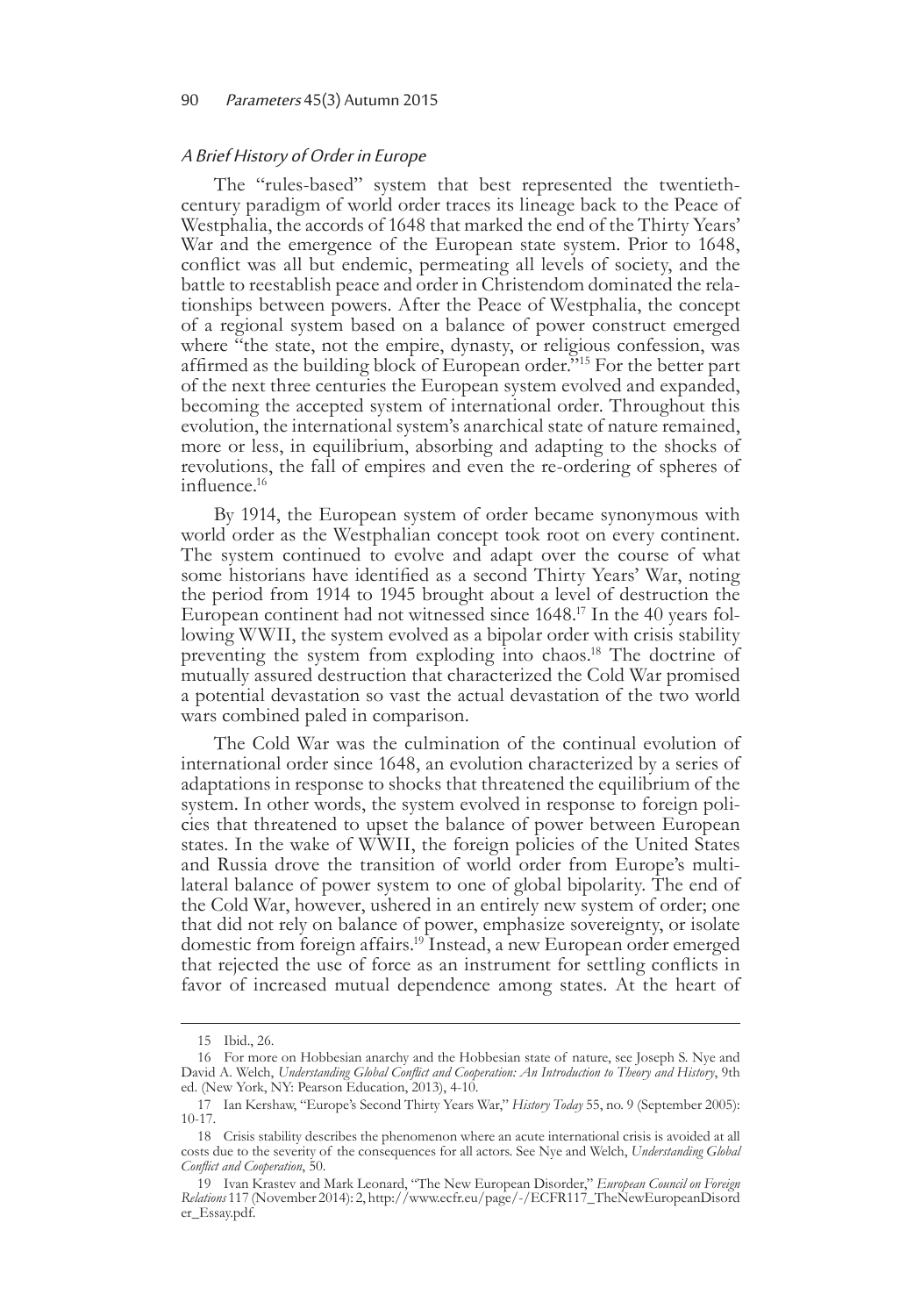the new system was a mutual consent to supranational activity in the domestic affairs of states and the idea that security can best be achieved through cooperation rather than competition. In a system that stresses openness and transparency, a system that appeals to the jurisdiction of international institutions, European states today are less absolute in their sovereignty and independence than ever before.<sup>20</sup> The year 1989, therefore, marked not only the end of the Cold War, but most significantly it marked the end of the balance of power system in Europe.<sup>21</sup>

#### Pre-modern, Modern, and Post-modern Order

The British diplomat and special advisor to the European Commission Sir Robert Cooper described the post-Cold War interna- tional order in terms of divisions between pre-modern, modern, and post-modern constituents of the world.<sup>22</sup> In the pre-modern parts of the world, states are not fully functioning; in the modern part of the world, states are concerned with issues of territorial sovereignty and the pursuit of national interests; and in the post-modern world, foreign and domestic policies are inextricably intertwined, tools of governance are shared and security is no longer based on control over territory or balance of power.<sup>23</sup>

The pre-modern world is characterized by the pre-state, postimperial chaos congruent with places like Somalia, Liberia, and Yemen, where the state cannot claim the monopoly on the legitimate use of physical force within its territory.<sup>24</sup> The state is fragile and dysfunctional. By and large, the pre-modern regions of the world are considered chaotic, where non-state actors thrive and occasionally threaten regional order or the interests of the powerful. The rise of the Islamic State of Iraq and the Levant is a prime example of pre-modernity. The concept of security in such a scenario is well beyond the scope of this article as it implies bringing order to a chaotic system. The Russian Federation is not a pre-modern state, though some of the former Soviet republics might qualify as such.

In the modern world the traditional state system remains intact, sovereignty is paramount, and order is maintained primarily through a Westphalian balance of power. Military force is not only the principal guarantor of security, but also a viable instrument of power to change international borders. In the modern world, the strategic calculus of interests from a Hobbesian worldview defines state interaction. Russia represents the traditional paradigm of a modern world state, a legitimate and internationally accepted paradigm shared by other significant powers such as China and India.

<sup>20</sup> Robert Cooper, *The Postmodern State and the World Order* (London: Demos, January 2000), 7, http://www.demos.co.uk/publications/thepostmodernstate.pdf; and Krastev and Leonard, "The New European Disorder," 2.

<sup>21</sup> Cooper, *The Postmodern State and the World Order*, 7.

<sup>22</sup> Ibid., 17. The term "modern" is used as a reference point not because it represents something new; quite to the contrary, "modern" in this context refers to the Westphalian concept of the nation state, which was considered "the great engine of modernization."

<sup>23</sup> Ibid., 15-23.

<sup>24</sup> For more on the monopoly over the legitimate use of force as a criterion for statehood, see Max Weber, "Politics as a Vocation," in *Essays in Sociology*, ed. H.H. Garth and C. Wright Mills (New York, NY: Macmillan, 1946).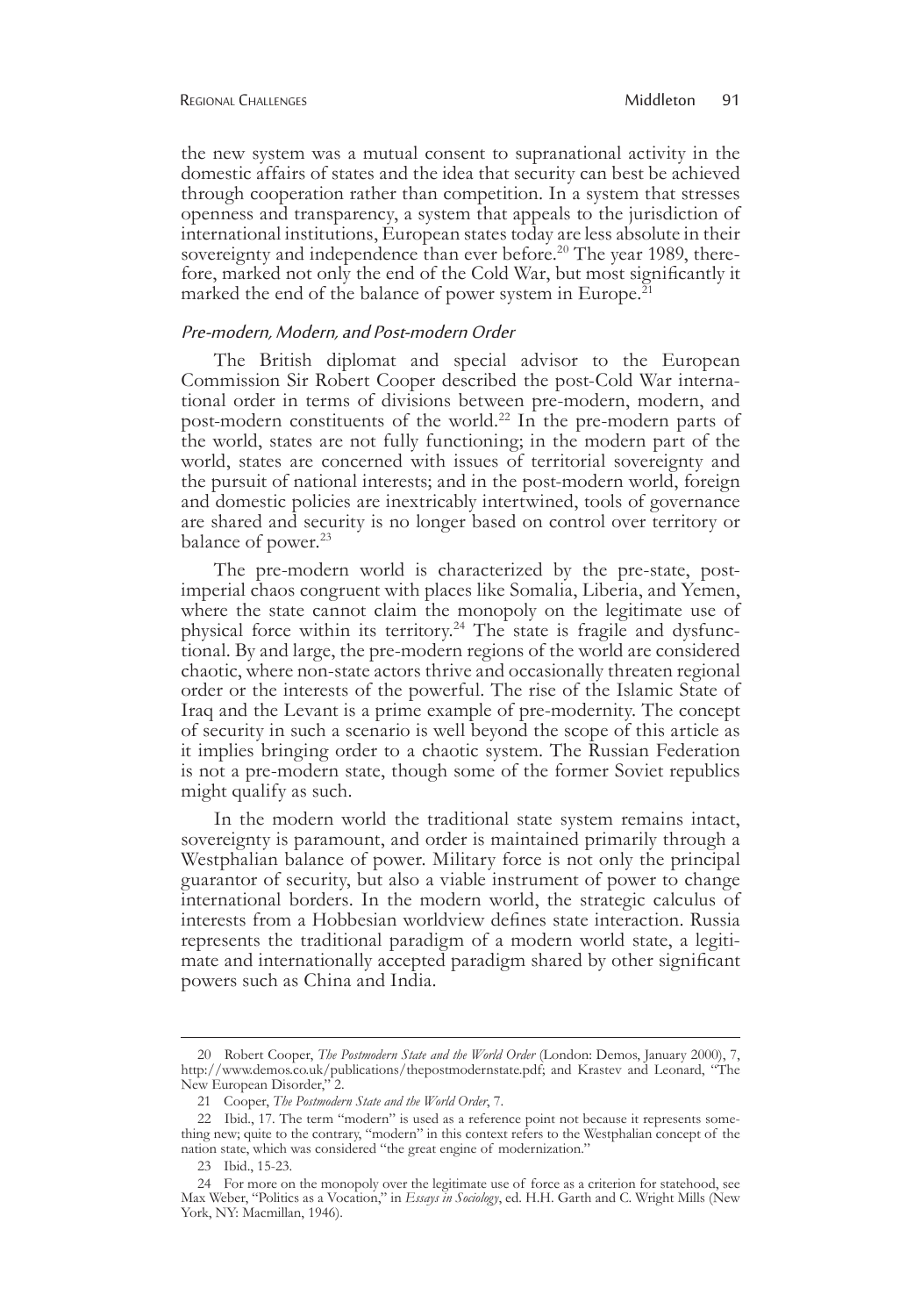#### 92 Parameters 45(3) Autumn 2015

The post-modern world is a reflection of the new European order described earlier; a system based on interdependence, openness and transparency. What is particularly interesting about the post-modern world is, while its traditional state system is conceptually collapsing, it is not descending into some pre-modern state of chaotic disorder. Quite to the contrary, its collapse is bringing greater order to the European system.<sup>25</sup> Take for example the state's traditional monopoly over the use of force; in the post-modern European system, the state's use of force is subject to international, albeit self-imposed, constraints. War is there- fore to be avoided. Another example is the state's traditionally exclusive purview over domestic affairs. In post-modern Europe, international institutions such as the European Union (EU) and the Organization for Security and Cooperation in Europe (OSCE) are now deeply involved in the standards of state domestic behavior. By representing "security through transparency, and transparency through interdependence," the EU and OSCE provide frameworks for dispute resolution and transnational cooperation.<sup>26</sup>

The post-modern state has become more pluralist, more complex, and less centralized than the modern state from which it evolved. While EU countries are clearly post-modern states, the relationship EU coun- tries have with other states may not necessarily be post-modern in nature. There is dissonance between the modern and post-modern systems concerning perspectives of interests and security. In the post-modern context, foreign policy has become the continuation of domestic con- cerns beyond national boundaries, and individual consumption trumps collective glory as the dominant theme of national life.<sup>27</sup> The opposite is true of the modern state system, which continues to view the world through a Hobbesian prism. Therein lies the rub; for a post-modern system to succeed, it requires all of the most powerful constituents of the system to behave as post-modern states. So long as Russia remains fixated on raison d'état and power politics, it will remain a modern state, an incompatible and uncomfortable neighbor to post-modern Europe.<sup>28</sup>

#### **Counter-Order**

Viewed through a Western prism, Russia is a country that has only fitfully and recently emerged from an isolation imposed by its geography, culture and political system.29 Situated at the junction of civilizations and trade routes, the "land of the Rus" is a uniquely Eurasian power "sprawling across two continents but never entirely at home in either."<sup>30</sup>

It has been nearly twenty years since the dissolution of the Soviet Union, a breakup that marked the symbolic loss of Russia's histori- cal empire and the transition from communism to a political system resembling liberal democracy. The West had great hopes Moscow would integrate into the Euro-Atlantic international order as an emergent

<sup>25</sup> Cooper, *The Postmodern State and the World Order*, 19.

<sup>26</sup> Ibid., 26.

<sup>27</sup> Ibid., 31-32.

<sup>28</sup> Ibid., 41.

<sup>29</sup> Celeste A. Wallander, "Global Challenges and Russian Foreign Policy," in *Russian Foreign Policy in the Twenty-First Century and the Shadow of the Past*, ed. Robert Legvold (New York, NY: Columbia University Press, 2007), 443.

<sup>30</sup> Kissinger, *World Order*, 51.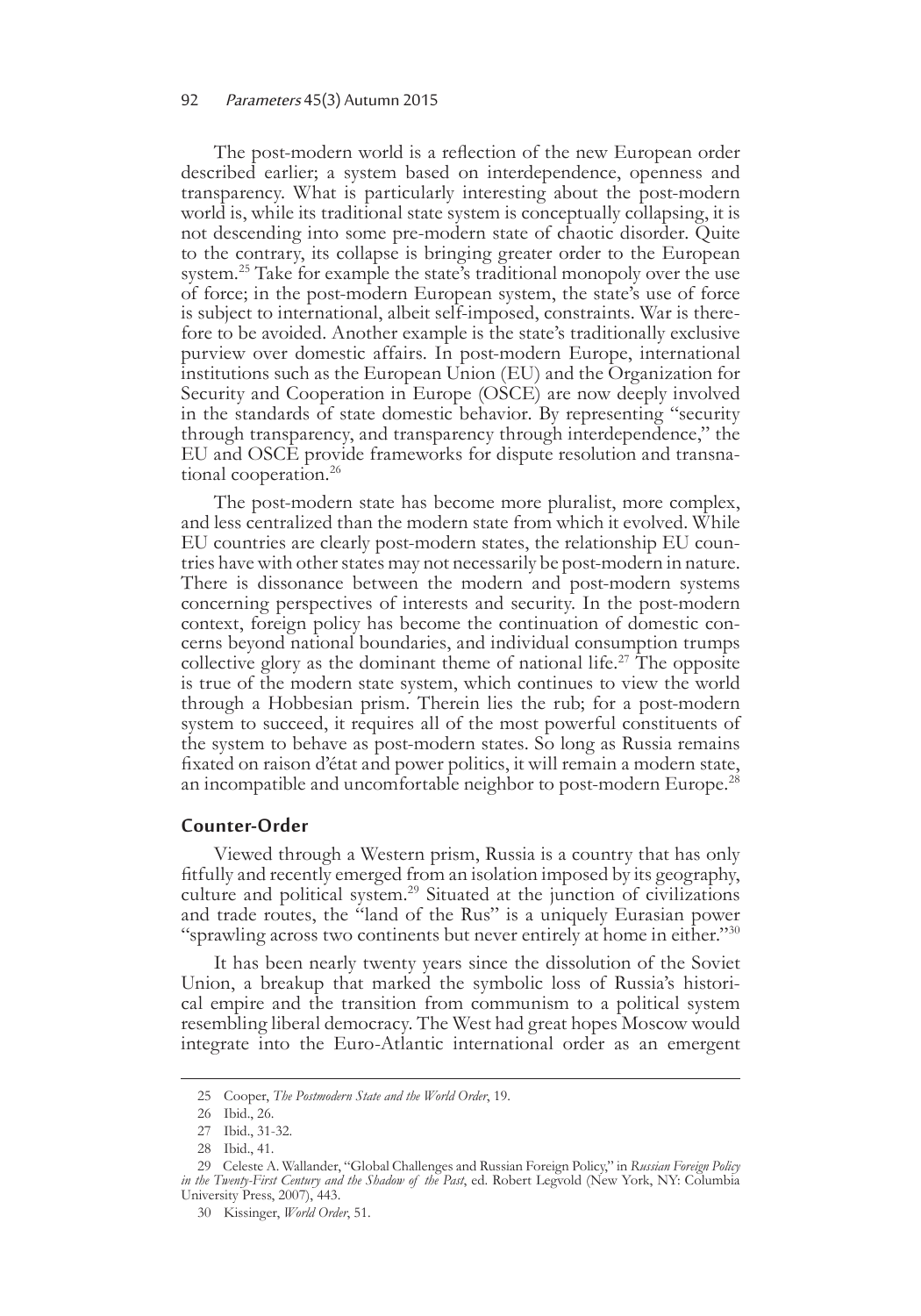center of influence with a strong voice in the international arena.<sup>31</sup> Those hopes were unfortunately based largely upon three flawed assumptions: the first, Russia was committed to becoming a full member of the democratic and capitalist West; second, Russia would consent to join a common security community led by the United States; and third, the struggle for influence around Russia's borders ended with the close of the Cold War.<sup>32</sup>

#### Misplaced Hopes

The first assumption – the integration of Russia as a full member of the democratic and capitalist West – faced two insurmountable challenges. The collapse of the Soviet Union was synonymous with an economic collapse, the magnitude of which plunged Russia into the depths of political and civil chaos characterized by corruption, crime, and widespread destitution. Russia's gross domestic product fell between 50 and 83 percent, capital investment by 80 percent, and three quarters of the Russian population found itself below, or just marginally above, the subsistence level.<sup>33</sup> Sadly, the Russian people conflated economic prosperity with liberal democracy and, as a result, the economic collapse brought with it widespread disenchantment. Liberal democracy, as the Russians were growing to understand it under Yeltsin's leadership, lost all popular resonance and by 1993 the promise of democracy became the scourge of the nation.<sup>34</sup> The second challenge was the appearance that the West lacked the will to embrace Russia fully as one its own. For integration to succeed the West needed to draw Russia into the post-modern European system, not just by exporting the ideas of democracy and free markets, but by welcoming Russia into the Euro-Atlantic system of multilateral diplomacy.<sup>35</sup> That welcome was unfortunately less than genuine and fell well short of a full embrace.

The second and third assumptions – Russia's consent to join a US-led common security community and the belief in the cessation of competition for influence in the post-Soviet space – conflicted with Russia's great power ambitions and the sense of Russia's evolving national identity. In the uncertainty of the immediate post-Cold War years the major international trends of economic globalization, the emergence of a "single Europe" through NATO and EU enlargement, the United States' consolidation of global dominance, and the rise of China as a regional power all eclipsed Russia's desire to be taken seriously as pillar of international order.<sup>36</sup> Struggling to accept the idea of membership and station in a system of order that operated according to rules devised by and for the Western powers, Russia devolved, retreating from the possibility of post-modernity and retrenching as a modern state on Europe's periphery. Whether overcome by some euphoric sense of Cold War victory, or overcautious due to decades of distrust, the West's assessment

<sup>31</sup> This hope was reaffirmed by President Obama in 2010. See Barack H. Obama, *National Security Strategy* (Washington, DC: The White House, May 2010), 8.

<sup>32</sup> Mankoff, *Russian Foreign Policy*, 130.

<sup>33</sup> Stephen Cohen, *Failed Crusade: America and the Tragedy of Post-Communist Russia* (New York, NY: W.W. Norton and Company, 2001), 169.

<sup>34</sup> Daniel Beer, "Russia's Managed Democracy," *History Today* 59, no. 5 (May 2009): 37-39.

<sup>35</sup> Cooper, *The Postmodern State and the World Order*, 35.

<sup>36</sup> Bobo Lo, *Vladimir Putin and the Evolution of Russian Foreign Policy* (Oxford, UK: Blackwell Publishing Ltd., 2003), 113; and Mankoff, *Russian Foreign Policy*, 132, 267.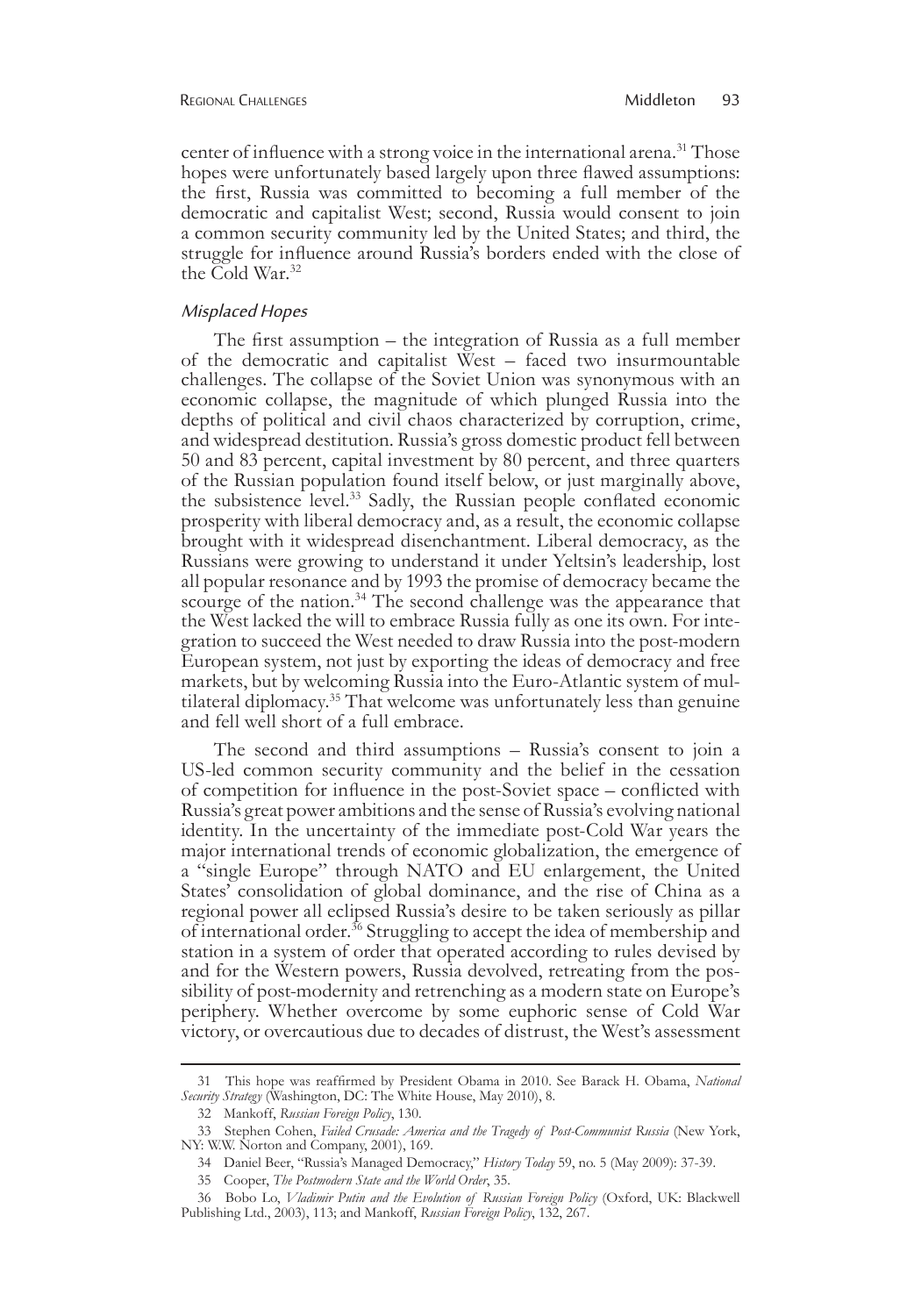of the situation failed to understand the Russian perspective, squander- ing the opportunity for rapprochement. Thomas Graham, Condoleezza Rice's principal advisor on Russia, affirmed the misplaced hope in an essay published in 2002:

At the dawn of the twenty-first century, Russia remains far short of having fulfilled the grand hopes for its future widely entertained in both Russia and the West at the time of the breakup of the Soviet Union. If there has been a transition at all, it has not been the hoped-for one to a free market democracy, but rather a reincarnation of a traditionally Russian form of rule that in many respects is premodern. Russia has not been integrated into the West in any significant way, contrary to the goals set forth by the Russian and Western governments a decade ago.<sup>37</sup>

#### The Russian Lens

Russia's leadership viewed the dissolution of the Soviet Union – Russia's exit from empire – more as a pragmatic decision than a surrender to national liberation movements. The collapse was not some chaotic implosion of the political system. Facing rapidly mounting domestic economic and social pressures, Russian nationalists recognized the opportunities of separate states far outweighed the burden of empire and therefore did not stand in the way of the sovereign aspirations of the Soviet republics in east Europe.<sup>38</sup> From President Yeltsin's perspective, it was the Russian people, not the United States and its Cold War allies, who toppled the regime, bringing an end to communism and the great power rivalry that had characterized the Cold War.<sup>39</sup> Russia in 1991 was actively seeking inclusion and integration with the West in the hope of developing a cooperative partnership capable of joint global leadership.<sup>40</sup> "From their new partners in the West, they expected proper recognition for their unique feat of embracing democracy, ending the Cold War, and recognizing former Soviet satellites in East Europe as fully independent states."<sup>41</sup>

What Moscow got for its concessions was much less than "peace with honor," or in more practical terms, "partnership with prosperity:" Russia was not to be integrated into the core West, but managed by it.42 Moscow watched NATO extend a warm welcome to the Czech Republic, Hungary, and Poland, while its own informal bid for NATO

<sup>37</sup> James Goldgeiger and Michael McFaul, *Power and Purpose: US Policy toward Russia after the Cold War* (Washington, DC: Brookings Institution Press, 2003), 321.

<sup>38</sup> Given the fact that USSR was collapsing and the Russian Federation was forming, there was public disagreement between Gorbachev's view and Yeltsin's view on the sovereign aspirations of these republics.

<sup>39</sup> The counter-view to this is that Russia's concessions in the post-Soviet space were more the result of Russian weakness than any sort of fundamental redefinition of national interests. See Mankoff, *Russian Foreign Policy*, 265.

<sup>40</sup> Dmitri Trenin, "Russia's Spheres of Interest, not Influence," *The Washington Quarterly* 32, no. 4 (October 2009): 7.

<sup>41</sup> Ibid.

<sup>42</sup> Ibid., 7-8.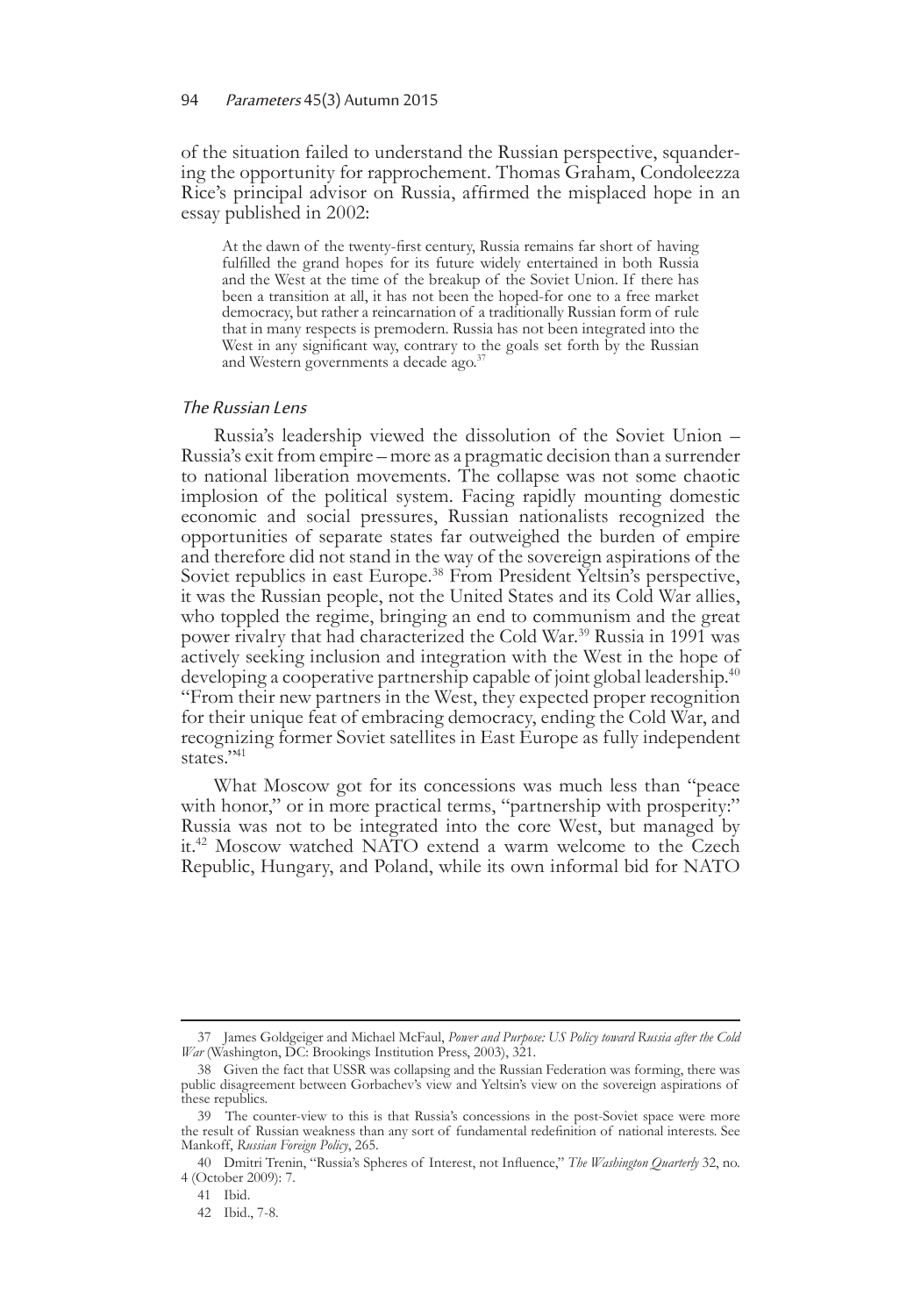membership stalled.43 In lieu of some grand Marshall Plan to alleviate the economic aftermath of the collapse, Russia's massive debt accrued in International Monetary Fund trenches while Western borders tightened in anticipation of waves of desperate economic migrants from the East.<sup>44</sup> Moscow's attitude towards the West was bound to shift with mounting resentment and a growing perception the United States and its allies preferred insulation from post-Soviet Russia to inclusion of the Russian Federation.

Consequently, when Vladimir Putin came to power, he abandoned Yeltsin's aim of integration, and instead pursued a more pragmatic course of integration with the West, intending to reestablish Russia's global prestige as a "great power" on the world stage.45 He transformed the failing Russian political system into what it is today: a managed democracy, a form of political authoritarianism characterized by "the centralization of political and economic power, the emasculation of par- liamentary politics, the muzzling of the media, a return to the rhetoric of Great Russian nationalism, and a bullying interference in the affairs of neighboring states."46 With this transformation well under way, Putin set about redefining his foreign policy objectives. In short order, Putin's Russia sought soft dominance in its immediate neighborhood and right- ful membership in a global multipolar order as an equal to the United States and the European Union.<sup>47</sup> Part of this modern state concept of soft dominance is Russia's right of regard to order its traditional space as suits Russian interests; a right shared by other regional powers such as China and India.

Putin's decision to lead Russia away from integration marked not only a tectonic shift in relations with the United States, but also his intent to establish a regional order based on a Russian sphere of interest rivaling the order of post-modern Europe. It is important to recognize Putin was not trying to recreate the Soviet empire. In fact, Putin once quoted a Ukrainian diplomat who had quipped those who do not regret the passing of the Soviet Union have no heart; but those who want to bring it back have no brains.<sup>48</sup> Instead, Putin looked to solidify spheres of "privileged interests" that included but were not limited to

<sup>43</sup> Yeltsin and Kozyrev viewed reconciliation with NATO as critical and therefore sought promise from the major Western powers that NATO would not seek to expand to fill the power vacuum in the wake of the collapse of the Soviet Union. Yeltsin opposed any expansion of NATO into the post-Soviet space that did not include a path for membership for Russia itself. Russia became a member of NATO's Partnership for Peace – a halfway house on the road to full membership – in 1994. Prospects for reconciliation, and Russia's membership, deteriorated in 1997 with NATO's decision to expand. Arguably, Russia would likely have been reticent to join NATO without securing for itself a veto in the decision-making structure. See Mankoff, *Russian Foreign Policy*, 152-156.

<sup>44</sup> Russia secured an expedient \$10 billion loan from the IMF in 1996. See Cohen, *Failed Crusade*, 140-141; and Trenin, "Russia's Spheres of Interest, not Influence," 8.

<sup>45</sup> Jim Nichol, *Russian Political, Economic, and Security Issues and US Interests* (Washington, DC: US Library of Congress, Congressional Research Service, March 31, 2014), 38.

<sup>46</sup> Beer, "Russia's Managed Democracy," 37-39.

<sup>47</sup> Dmitri Trenin, "Russia Reborn: Reimagining Moscow's Foreign Policy," *Foreign Affairs* 88, no. 6 (November 2009): 64-78.

<sup>48</sup> Trenin, "Russia's Spheres of Interest, not Influence," 9.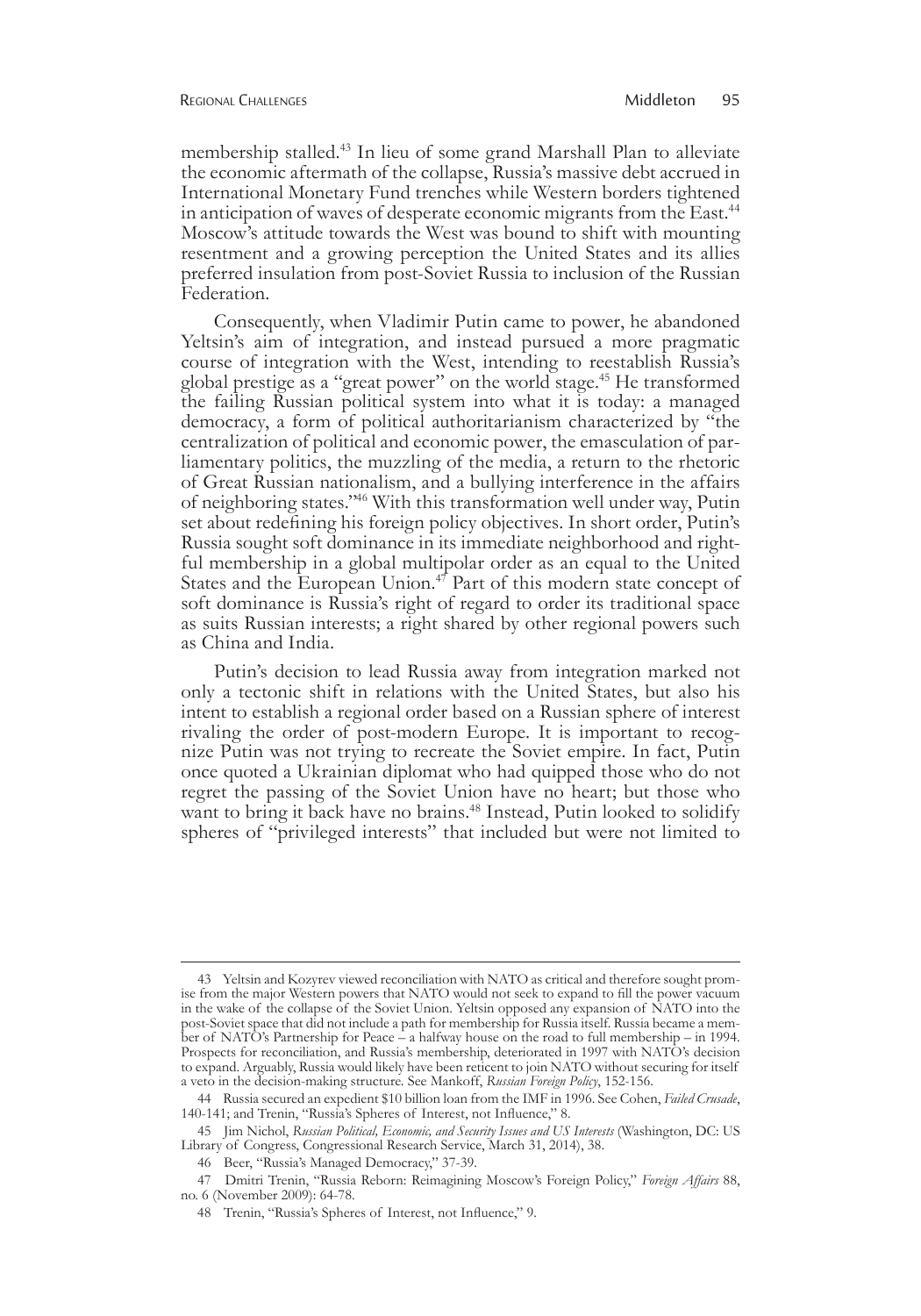the post-Soviet Commonwealth of Independent States (CIS).<sup>49</sup> Through integration, alliance-building, and the expansion of Russian presence in the near abroad, Putin aimed to bring about a less Western-centric system of order, with Russia holding the place of first-among-equals in its own neighborhood.<sup>50</sup>

#### Disorder

While one can argue there is no new world order in the post-Cold War era that satisfies Kissinger's definition, there is no denying the emergence of a new European order. What challenges this emergence is the confrontation with Putin's alternative view, which sees Russia as the pole of a competing regional order. By rejecting the universal nature of Europe's post-modern system, Putin has effectively put a halt to the notion of its global expansion as a potential world order. Reflecting upon the observation of Charles King cited earlier, the invasion of Georgia marked the beginning of this rejection and Russia's intent to push-back. The annexation of Crimea and engagement in Ukraine highlight the fragility of the post-modern system's equilibrium when one of its power- ful constituents behaves as a modern state. This situation illustrates the symbiotic nature of the relationship between the post-modern system and the post-modern state: one requires the other in order to thrive. As globalism increases and draws more modern states into contact with the post-modern system, equilibrium can quickly become agitation.<sup>51</sup> Agitation can quickly lead to disorder.

What contributes to the agitation of the system is the relative isolation of its continual evolution. Europe's post-modernity, while innovative, isolates Europe from states that do not share the same perspective of the universal applicability of security through interdependence. This difference becomes a point of considerable geopolitical friction for states on the system's periphery if they do not identify with the new Europe. In the case of Russia, an isolated Europe completely overlooked Moscow's resentment of the Western-led emergence of the post-modern international system; Europe simply "could not understand that what they saw as the best possible order seemed to many Russians to be both hypocritical and unstable."<sup>52</sup>

From the Russian lens, the perception of hypocrisy is understandable as the evolution of Europe's post-modern system was arguably enabled by the security guarantees of a less than post-modern United States. As the most powerful state in the world, the United States presents a peculiar dilemma for the European system, espousing post-modern values and principles yet often demonstrating classic modern geopolitical behavior. There are numerous examples of America's practical disregard

<sup>49</sup> Russia regarded the former Soviet republics as a key zone of strategic interest and believed it only natural for those republics to regard Russia in much the same way. Unlike the historical reference to the Soviet Union's spheres of influence, Russia's spheres of interest do not feature territorial control, they are more specific and identifiable. Rather than whole countries they include various politico-military, economic and financial, and cultural areas within them. See Trenin, "Russia's Spheres of Interest, not Influence," 4, 6, and 13.

<sup>50</sup> Ibid., 5, 11.

<sup>51</sup> Globalism is defined as "a condition of international relations in which networks of interdependence connecting states and societies transmit effects in one part of the globe to other parts of the globe that are not in direct proximity." See Wallander, "Global Challenges and Russian Foreign Policy," 443-444.

<sup>52</sup> Krastev and Leonard, "The New European Disorder," 2.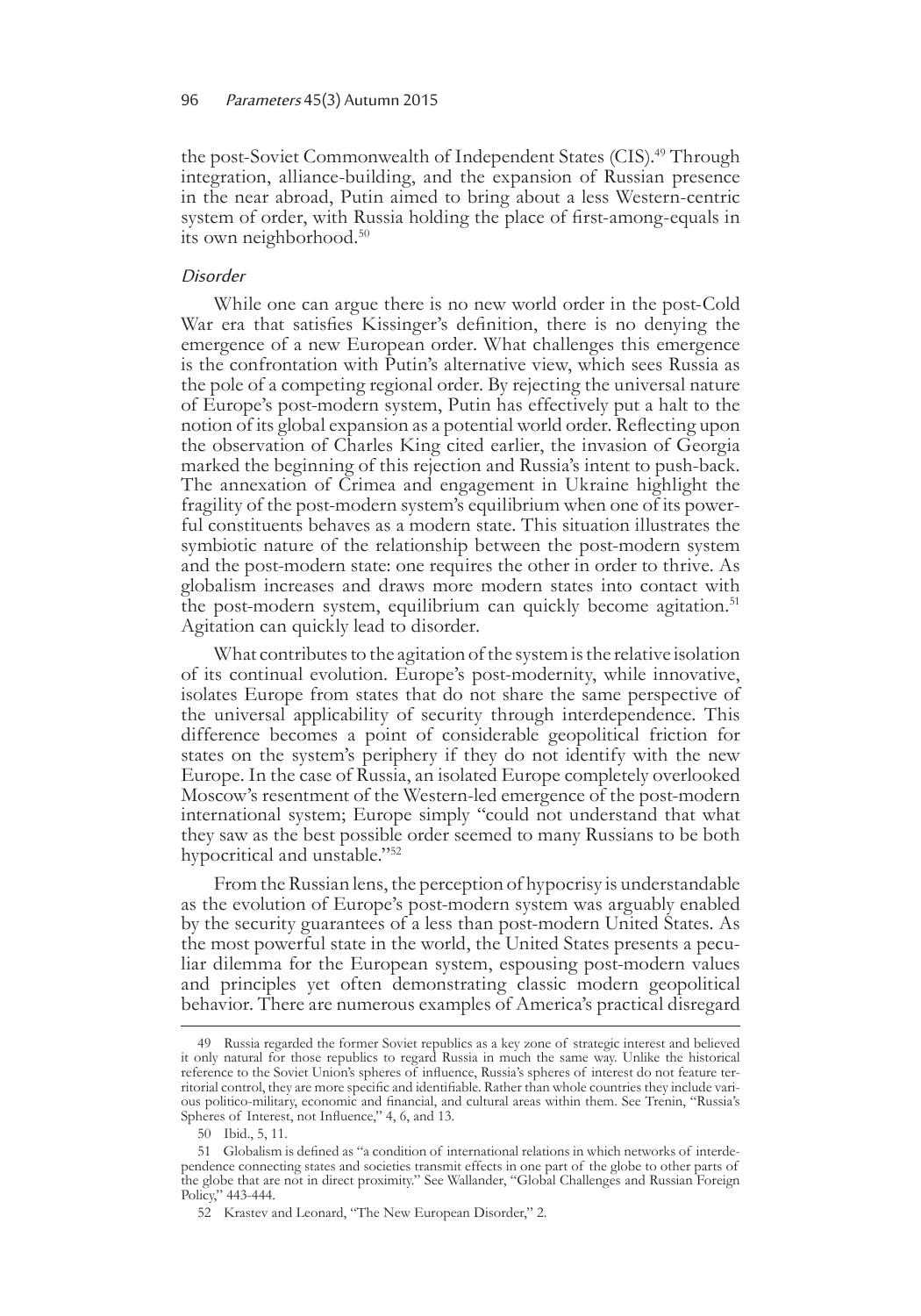for multilateral norms and institutions that undermine any claim to full membership in the club of post-modern states.<sup>53</sup> The most obvious was perhaps the unilateral decision to ignore international consensus and the will of the United Nations Security Council by invading Iraq in 2003, an example not lost on Putin. In his 2007 speech at the 43rd Munich Conference on Security Policy, Putin accused the United States of overstepping its national borders, perpetuating an almost uncontained use of military force in international relations.<sup>5</sup>

Labeling the OSCE as "a vulgar instrument" of American foreign policy interests, Putin described the existing system of order as unacceptably unipolar: "One single center of power. One single center of force. One single center of decision making . . . a world of one master, one sovereign.<sup>555</sup> The rhetoric aside, the US government has not shown a convincing acceptance of "either the necessity and desirability of interdependence, or its corollaries of openness, mutual surveillance, and mutual interference to the same extent as most EU governments."<sup>56</sup> These observations lend credit to the idea the evolution of Europe's post-modern system of order is nurtured by America's post-modern principles, yet back-stopped by its modern state interests. This unique relationship with the United States unmoors the EU from the rest of the continent by making the EU a hostage of geopolitical confrontations that are not of its choice, weakening the EU's role in the global decisionmaking process.<sup>57</sup>

At the heart of the dissonance between post-modern Europe and Russia's modern statist alternative is the concept of sovereignty. Russia continues to subscribe to sovereignty as the capacity to act, a concept at odds with Europe's post-modern interpretation of sovereignty as merely a legal construct.58 In the words of Putin's ideologue-in-chief, Vladislav Surkov, "sovereignty is the political synonym of competitiveness," which implies economic independence, military power, and cultural identity.<sup>59</sup> The power Europe (and the United States) sees therefore as benevolent, symbolized by NATO expansion and American anti-missile defence systems in Europe, Russia sees as a threat.

This difference in perspective is potentially dangerous, and the West ignores such differences at its own peril. In the words of Admiral Gortney, Commander US Northern Command, "what we believe is interesting, but what the Russians believe is what really matters."60 The

<sup>53</sup> The United States remains cautious about post-modern concepts, particularly as they apply to concessions of sovereignty and the notion of security interdependence. Furthermore, the United States has yet to ratify the United Nations Convention on the Law of the Sea, is somewhat reluctant to accept challenge inspections under the Chemical Weapons Convention and refrains from participating in the International Criminal Court.

<sup>54      &</sup>quot;Putin's Prepared Remarks at 43rd Munich Conference on Security Policy," *The Washington Post*, Transcript, February 12, 2007.

<sup>55</sup> Ibid.

<sup>56</sup> Cooper, *The Postmodern State and the World Order*, 29.

<sup>57</sup> Alexey Klebnikov, "What Globalization and Sovereignty Mean for Russia Today," *Russia Direct*, March 25, 2015, http://www.russia-direct.org/analysis/what-globalization-and-sovereignty -mean-russia-today.

<sup>58</sup> Krastev and Leonard, "The New European Disorder," 3.

<sup>59</sup> Ibid.

<sup>60</sup> Admiral William Gortney, "WEST 2015 Keynote Address," public speech, Western Conference and Exposition, San Diego, California, February 10, 2015, YouTube, video file, http:// www.youtube.com/watch?v=B1EHwzbsIKI.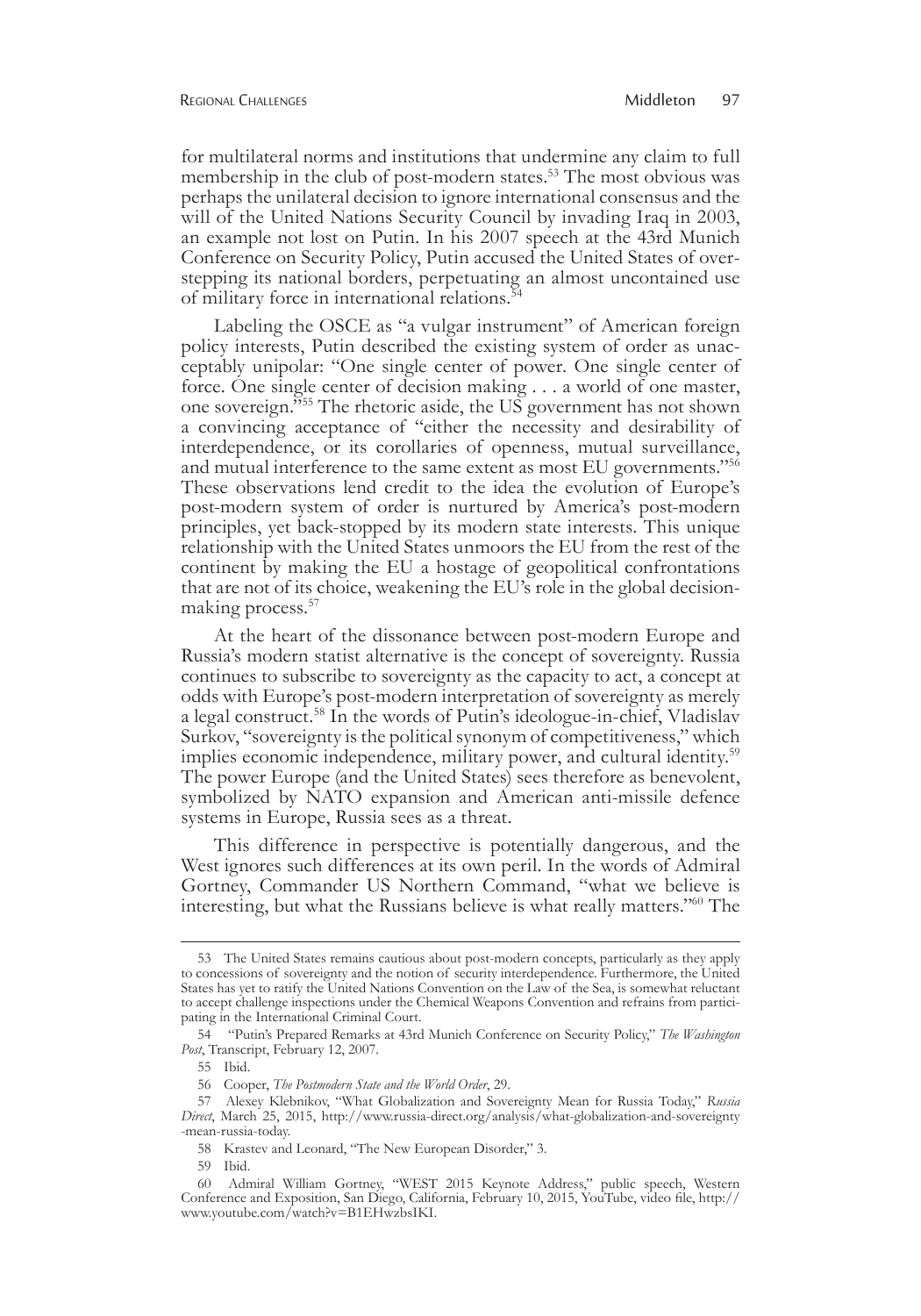fact Russia remains convinced all the color revolutions in the post-Soviet space, including the protests in Russia, were designed, sponsored and guided by Washington, cannot be brushed aside as preposterous.<sup>61</sup> Putin sees this unrest as a crisis of legitimacy for Russian interests and by extension a threat to his regime.<sup>62</sup> As long as Putin holds this perception, Russia will remain wary of ceding any sovereignty to a post-modern European system. Furthermore, Putin's confidence in the global eco- nomic system was shaken by the financial crisis of 2009, convincing him that Russia's great power status is contingent upon having an economic region of its own – i.e. a sphere of strategic interest.<sup>63</sup> Globalism and the EU presence in the post-Soviet space have combined to present what Russia perceives as an encroaching threat to its political identity. It should come as no surprise, therefore, that Russia is less inclined to depend on its uncompetitive, one-dimensional economy and instead focus on its military strength to exert its place in the international order.

If the paradigm of world order is accepted as "an inexorably expand- ing cooperative order of states observing common rules and norms, embracing liberal economic systems, forswearing territorial conquest, respecting national sovereignty, and adopting participatory and demo-<br>cratic systems of governance," then Vladimir Putin is challenging this paradigm; he is creating conditions "where borders can be changed by force, where international institutions are powerless, where economic interdependency is a source of weakness, and where predictability is a liability rather than an asset."64

#### **Conclusions & Recommendations: Where to From Here?**

The shift in the strategic relationship between Russia and the West can be attributed to Russia's view of the world since making the conscious decision to abandon the notion of integration first into the West, and later with it. That view rejects the universality of the post-modern principles and instead sees order, at least regionally if not internationally, to be sustained by a system that allows for both power competition and collaboration.<sup>65</sup>

Western efforts to transform Russia into the image of a post-mod- ern state have been unsuccessful and show no real promise in the near future, despite President Obama's warning in the 2010 National Security Strategy:

To adversarial governments, we offer a clear choice: abide by international norms, and achieve the political and economic benefits that come from greater integration with the international community; or refuse to accept this pathway, and bear the consequences of that decision, including greater isolation.<sup>66</sup>

This warning has not fallen on deaf ears; Putin seems prepared to bear the consequences and embrace the isolation. That isolation,

<sup>61</sup> Trenin, "Russia's Spheres of Interest, not Influence," 11, 12; and Tsygankov, *Russia's Foreign Policy*, 176.

<sup>62</sup> Mankoff, *Russian Foreign Policy*, 266.

<sup>63</sup> Krastev and Leonard, "The New European Disorder," 3.

<sup>64</sup> Kissinger, *World Order*, 1.; and Krastev and Leonard, "The New European Disorder," 1.

<sup>65</sup> Trenin, "Russia's Spheres of Interest, not Influence," 4.

<sup>66</sup> Barack H. Obama, *National Security Strategy* (Washington, DC: The White House, May 2010),

<sup>8, 11.</sup>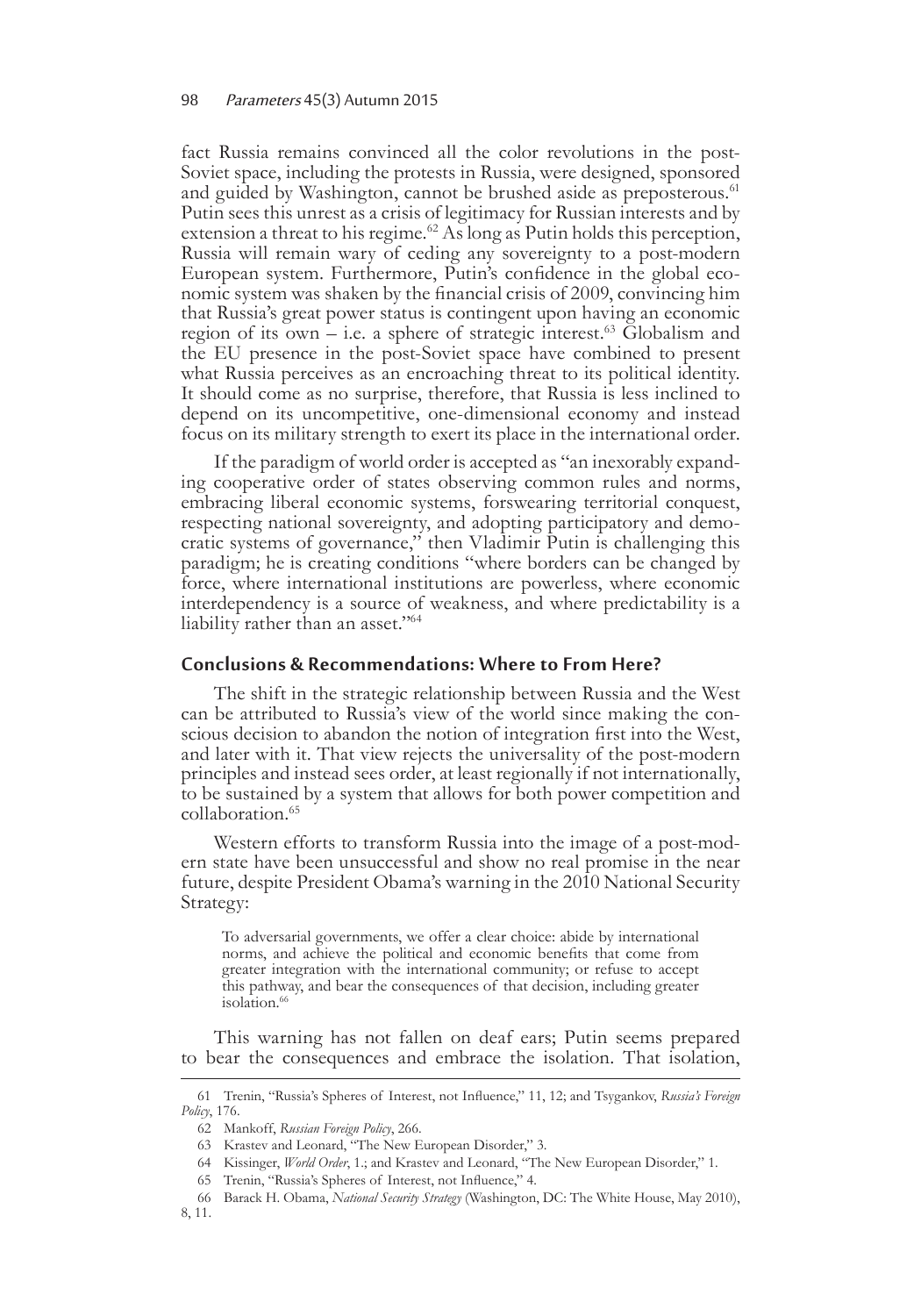however, is not proving to be as complete as forewarned. In an effort to overcome the ongoing economic sanctions, Russia is befriending former Balkan allies, Greece and Eastern Europe while forging stronger relationships with China and India.<sup>67</sup> By providing attractive solutions to the energy needs of countries like Hungary and Bulgaria as well as potential economic relief to Greece, Putin is pressuring the unity of the EU and frustrating the United States.<sup>68</sup> The hope, therefore, of sanction-<br>ing Russia into adopting a more Westernist foreign policy is misplaced so long as Putin remains in power, and that is unlikely to change with whomever succeeds him. To borrow from the wisdom of Clausewitz, the first and most far-reaching act the statesman must make is to establish what kind of state Russia really is; neither mistaking it for, nor trying to turn it into, something that is alien to its nature.<sup>69</sup> Putin's is a modern, statist regime with civilizationist undertones.

Key to establishing a sustainable international order with this state will be acknowledging Russia as a major power and developing a system that can co-exist with Russia, as well as co-evolve with it. "Russia is too big, too important, and too embedded in international institutions to hope that we can isolate it on our terms."<sup>70</sup> If integration is not possible, and isolation is not practical, then cooperation becomes vital to systemic evolution. For meaningful cooperation to occur, there needs to be a common space between the Euro-Atlantic system and Eurasian system; that space is likely economic and the best entry point is the convergence between the European Union and Eurasian Economic Union (EEU).

The EEU – an economic and political bloc formed in 2014 uniting Russia, Belarus, Kazakhstan, and Armenia – may be considered a flawed project by post-modern Europe, but it may also be the best opportunity Europe has to divert Russia away from the politics of military pressure and nationalist rhetoric.71 Russia has been the driving force behind the Eurasian integration project with the goal of creating a single economic space for the full and free movement of goods, capital, services and people.72 The population base of the Eurasian Economic Union is approximately 171 million people and the expectation is that its gross domestic product could reach 3 trillion dollars next year.73 Paradoxically, the Eurasian Economic Union could be "a powerful manifestation of the EU's soft power – an attempt by Moscow to gain status and recogni- tion by mimicking the institutions and structure of the EU."74

<sup>67</sup> China's National Bank has opened a credit line for three of the major Russian banks sanctioned by the West. While foreign direct investment (FDI) flows from Europe to Russia shrank by 63% in the last three quarters leading up to 2014, FDI from Asia to Russia, primarily from China, increased by 560% in the first quarter of 2014. See Krastev and Leonard, "The New European Disorder," 5.

<sup>68</sup> Eugene Bal, "Russia's New 'Trojan Horse' Strategy for Breaking European Unity," *Russia Direct*, February 19, 2015, http://www.russia-direct.org/analysis/russias-new-trogan -horse-strategy-breaking-european-unity.

<sup>69</sup> Carl von Clausewitz, *On War*, ed. and trans. Michael Howard and Peter Paret (Princeton, NJ: Princeton University Press, 1989), 88.

<sup>70</sup> Krastev and Leonard, "The New European Disorder," 7.

<sup>71      &</sup>quot;Eurasian Economic Union is Open for New Partners," *RT Online*, December 24, 2014, http://www.rt.com/politics/217359-putiin-russia-allies-eurasia.

<sup>72</sup> Christopher Hartwell, "Will Ukraine become a Roadblock to Eurasian Integration?" *Russia Direct*, March 20, 2014, http://www.russia-direct.org/analysis/wiil-ukraine-become-roadblock -eurasian-integration.

<sup>73      &</sup>quot;Eurasian Economic Union is Open for New Partners," *RT Online*.

<sup>74</sup> Krastev and Leonard, "The New European Disorder," 7.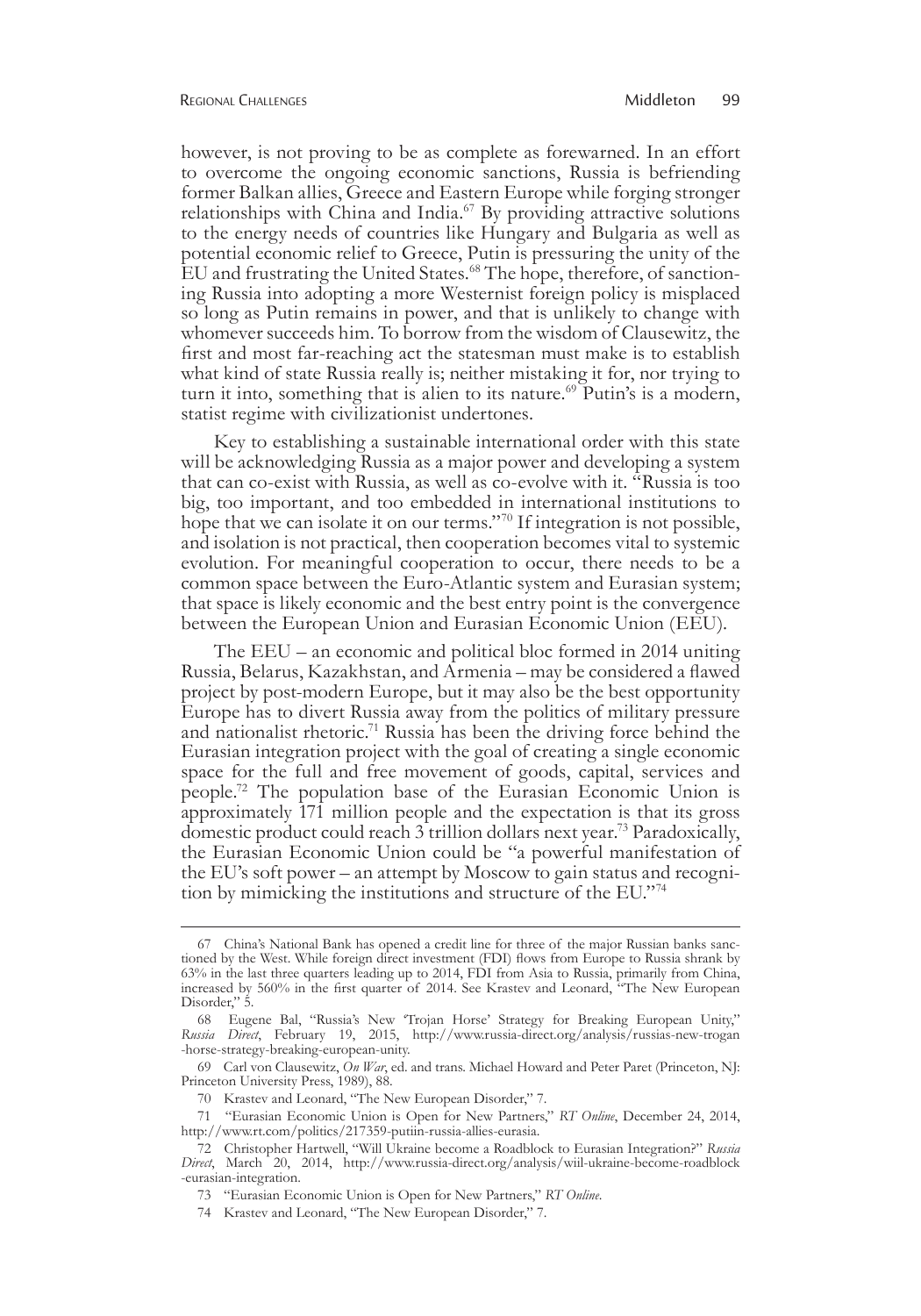Conceived as an inclusive organization, the Eurasian Economic Union offers engagement through trade and economic links rather than military competition. As Putin's alternative to the European Union, the Eurasian Economic Union is founded on the principle of economic interdependence, meaning that each of its constituent members can, in theory, veto any joint policy.75 It is, therefore, the closest approximation to a post-modern institution that has emerged from the CIS to date. Engaging the Eurasian Economic Union as a legitimate regional institu- tion could temper Russia's nationalistic rhetoric and present opportunity for cooperation and healthy competition between the Euro-Atlantic and Eurasian systems of order. For co-existence and co-evolution of these systems to occur, post-modern Europe must recognize Russia's right to advance the Eurasian integration project rather than attempting to subsume it as a subordinate constituent of European order. This implies various forms of overlap and collaboration between the systems, to include potential dual membership of states. $76$ 

The Eurasian Economic Union may just be the vehicle through which this is possible. Austrian diplomat and former Secretary General of the Council of Europe Walter Schwimmer endorses the notion of exploring the common ground for cooperation between the European Union and Eurasian Economic Union. Despite the geopolitical tension, the European Union remains Russia's main trade partner and Russia remains a strategic partner for the European Union in terms of energy security.<sup>77</sup> Schwimmer sees the Eurasian Economic Union as a reflection of the European Union and posits that a common market could be built between them. A productive relationship, therefore, between the European Union and Eurasian Economic Union built around a common market may serve to bridge the gap between the divergent European and Russian approaches to security and sovereignty.

As highlighted in the opening pages, these are complex and adaptive systems; as they interact it must be understood "the act of playing the game has a way of changing the rules."78 For the US Department of Defense, and more specifically for US European Command, it is therefore imperative that military posture and security policy focus on managing peace and prosperity rather than containing risk. Focusing on the former does not imply that risk is not real, but it holds greater promise for co-evolution and co-existence in the common economic space. Focusing on the latter may lead to confrontation in the contested security space. The US Department of Defense must appreciate the Russian view of sovereignty and how Russia perceives US security policy. European Command must factor that appreciation into every action on the continent so as not to provoke an irreversible reaction – counteraction spiral. Key to European Command managing the peace will be: (1) avoiding miscalculation; (2) developing and maintaining a thorough understanding of the environment; (3) sharing information amongst not

<sup>75</sup> Ibid., 8.

<sup>76</sup> Krastev and Leonard, "The New European Disorder," 8.

<sup>77</sup>Alexey Klebnikov, "There is no Europe without Russia and no Russia without Europe," *Russia Direct*, March 19, 2015, http://www.russia-direct.org/qa/there-no-europe -without-russia-and-no-russia-without-europe.

<sup>78</sup>James Gleick, *Chaos – Making a New Science* (New York: Penguin Books, 1997), 24.